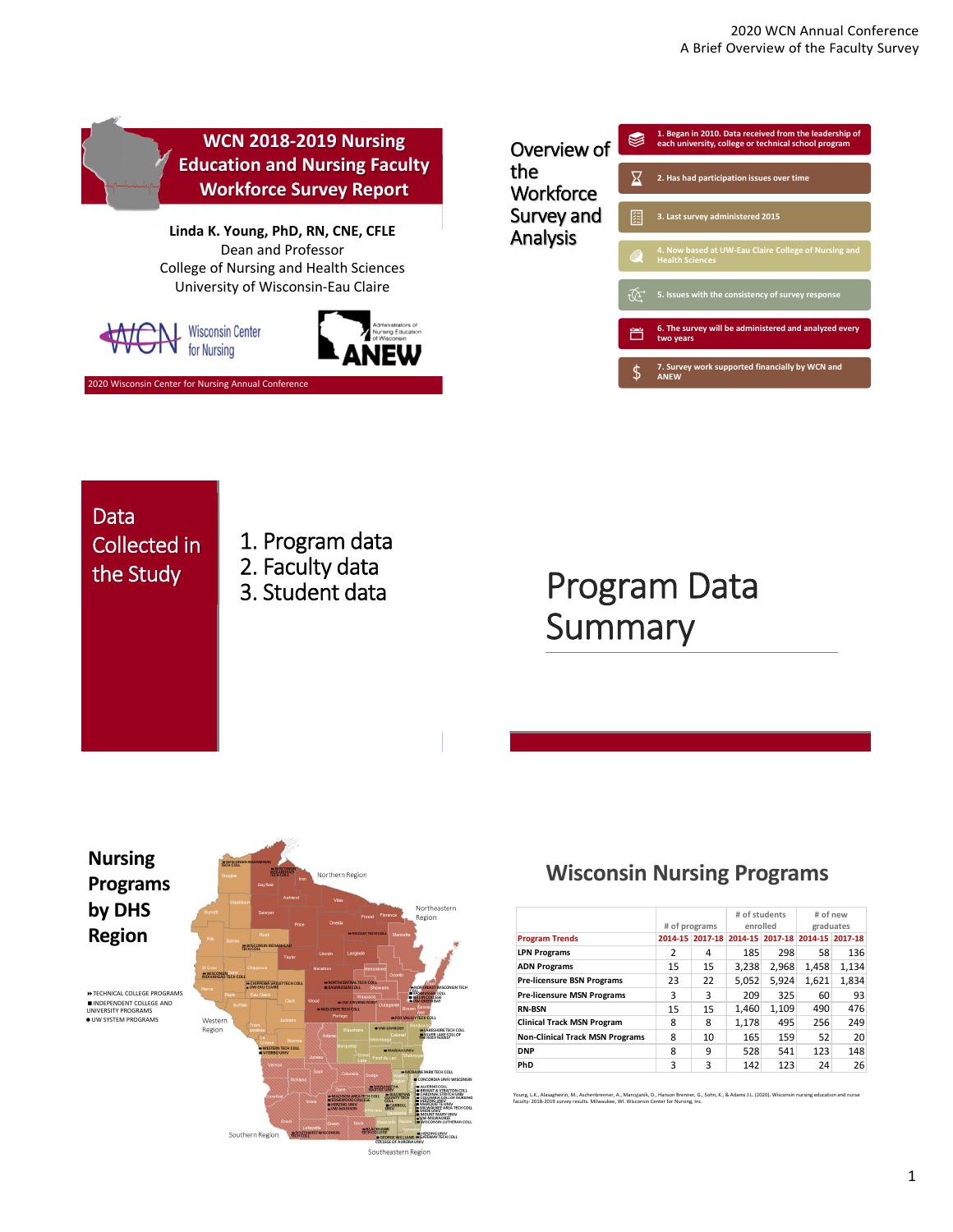**Nurse Educator Program Trends # Programs # New Graduates 4 20 2014‐15 2017‐18 7 41**

Young, L.K., Alasagheirin, M., Aschenbrenner, A., Marcyjanik, D., Hanson Brenner, G., Sohn, K., & Adams J.L. (2020). Wisconsin nursing education and nurse<br>faculty: 2018-2019 survey results. Milwaukee, WI. Wisconsin Center



Young, L.K., Alasagheirin, M., Aschenbrenner, A., Marcyjanik, D., Hanson Brenner, G., Sohn, K., & Adams J.L. (2020). Wisconsin nursing education and nurse<br>faculty: 2018-2019 survey results. Milwaukee, WI. Wisconsin Center

**Pre‐licensure Master of Science in**

**Percentage Pre‐licensure RN Graduates** Young, L.K., Alasagheirin, M., Aschenbrenner, A., Marcyjanik, D., Hanson Brenner, G., Sohn, K., & Adams J.L. (2020). Wisconsin nursing education and nurse<br>faculty: 2018-2019 survey results. Milwaukee, WI. Wisconsin Center  $\Omega$ 10 20 30 40 50 60 70 **2014‐2015 2017‐18** ADN BSN

45 40 • **Nursing program** 35 40% 1 program 15‐25% 5 programs 30  $\cdot$ 25 10% 17 programs 0% 14 programs Percent 20 10  $\bullet$  .  $\rightarrow$ **Percent of Clinical Hours Replaced**

**Nursing Faculty: Highest Nursing Degree Earned**

**with Simulation Experiences**

faculty: 2018‐2019 survey results. Milwaukee, WI. Wisconsin Center for Nursing, Inc.

Young, L.K., Alasagheirin, M., Aschenbrenner, A., Marcyjanik, D., Hanson Brenner, G., Sohn, K., & Adams J.L. (2019). Wisconsin nursing education and nurse



Young, L.K., Alasagheirin, M., Aschenbrenner, A., Marcyjanik, D., Hanson Brenner, G., Sohn, K., & Adams J.L. (2020). Wisconsin nursing education<br>and nurse faculty: 2018-2019 survey results. Milwaukee, WI. Wisconsin Center

# Faculty Data **Summary**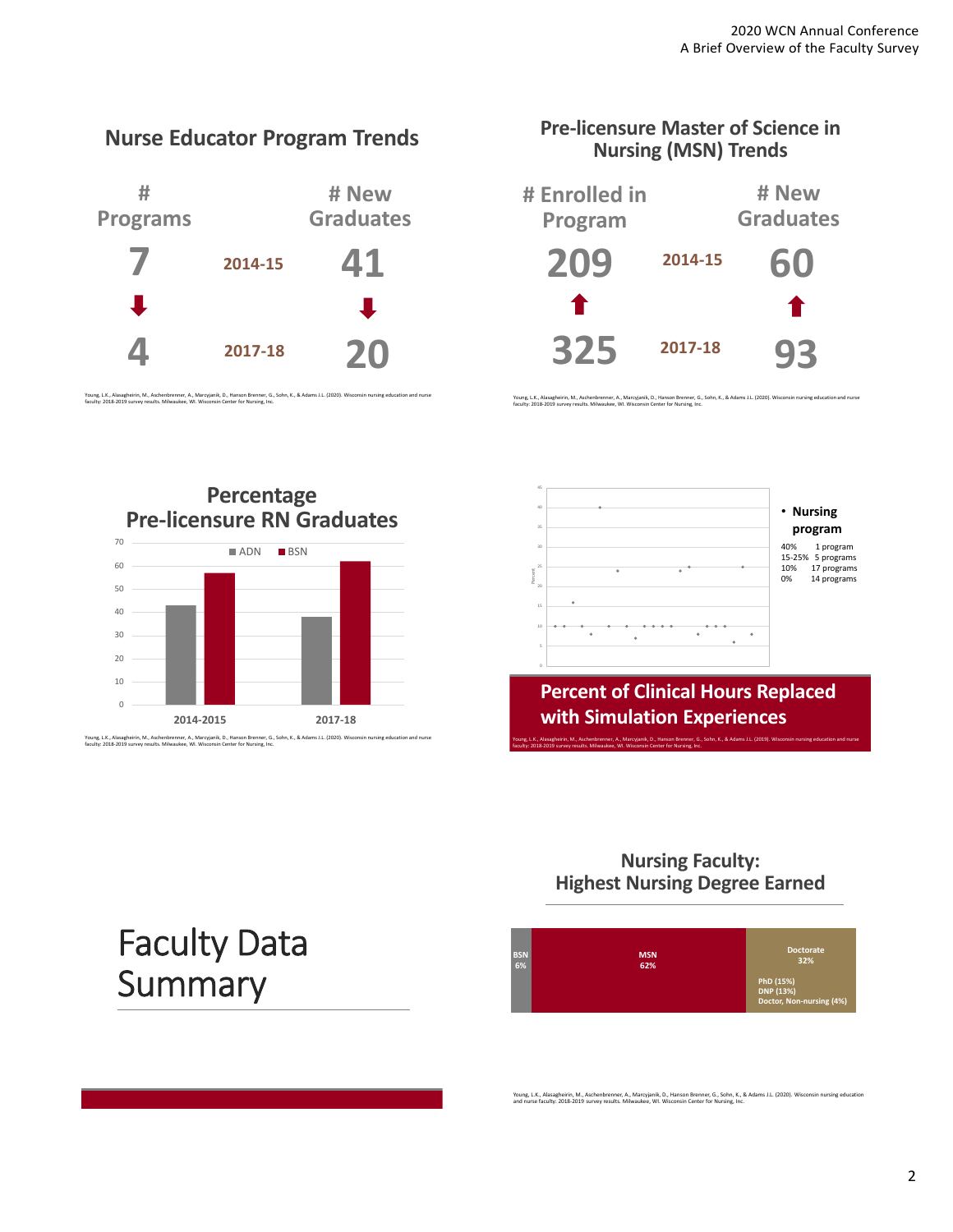





#### Zahner, S., Pinekenstein, B., Kowalk<br>Wisconsin Center for Nursing, Inc.

### **48% of Full‐time Faculty are 51 Years and Older**



Young, L.K., Alasagheirin, M., Aschenbrenner, A., Marcyjanik, D., Hanson Brenner, G., Sohn, K., & Adams J.L. (2020). Wisconsin nursing education<br>and nurse faculty: 2018-2019 survey results. Milwaukee, WI. Wisconsin Center

#### **Nursing Faculty: Intent to Leave Current Employment**



#### **Anticipated Faculty Retirements**



Young, L.K., Alasagheirin, M., Aschenbrenner, A., Marcyjanik, D., Hanson Brenner, G., Sohn, K., & Adams J.L. (2020). Wisconsin nursing education<br>and nurse faculty: 2018-2019 survey results. Milwaukee, WI. Wisconsin Center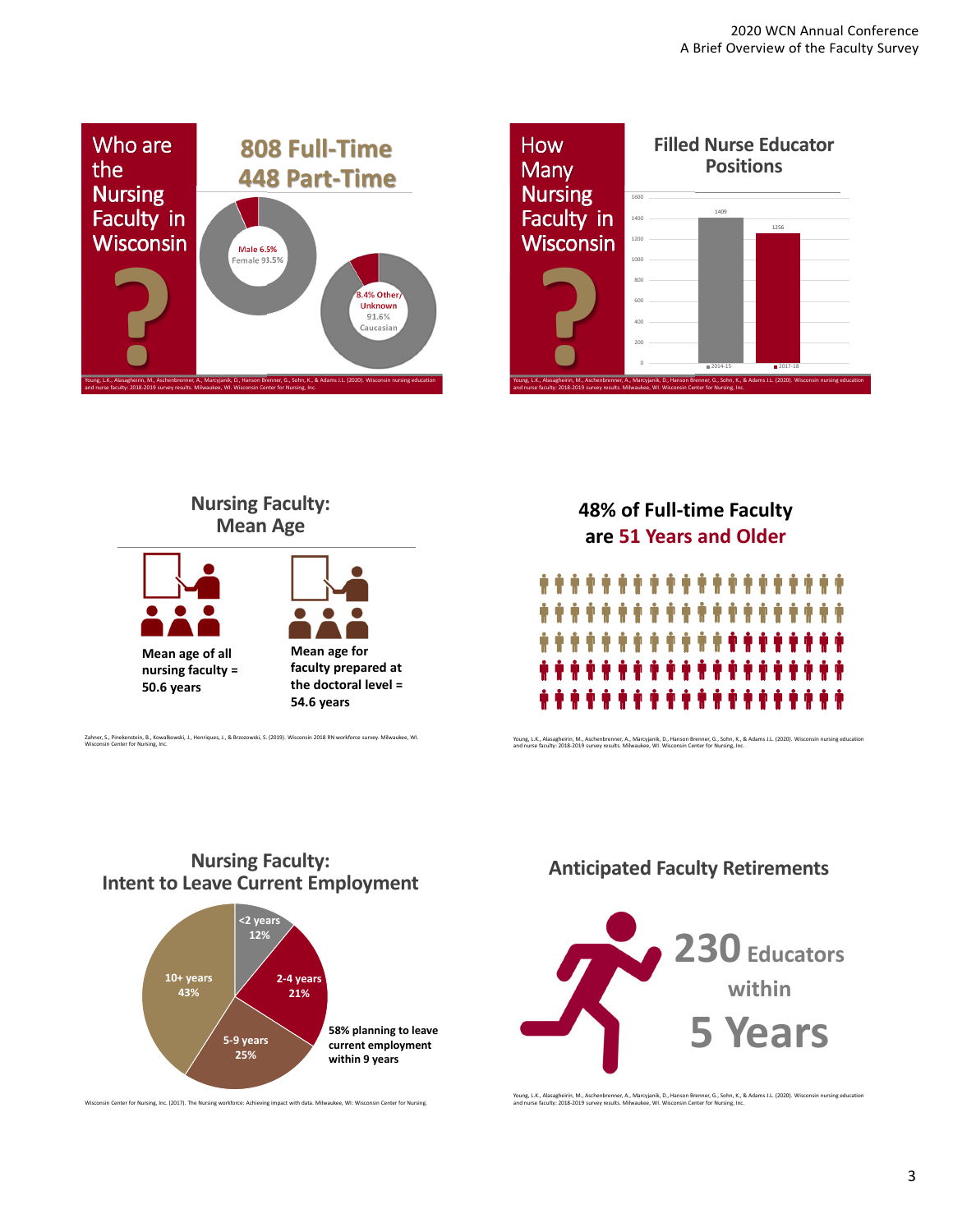#### **Barriers to Pursuing Further Education**



Zahner, S., Pinekenstein, B., Kowalkowski, J., Henriques, J., & Brzozowski, S. (2019). Wisconsin 2018 RN workforce survey. Milwaukee, WI. Wisconsin Center for Nursing, Inc.

#### **Nursing Faculty Work Force Shortage Factor**

**A majority of Wisconsin nursing programs report that faculty positions are not being filled due to a**

### **lack**

**of qualified applicants** (followed closely by low salaries)

Young, L.K., Alasagheirin, M., Aschenbrenner, A., Marcyjanik, D., Hanson Brenner, G., Sohn, K., & Adams J.L. (2020). Wisconsin nursing education<br>and nurse faculty: 2018-2019 survey results. Milwaukee, WI. Wisconsin Center

## Student Data **Summary**

**Wisconsin Graduates Approximately 3000 ADN and BSN Nurses a Year**

Over 500 qualified applicants to traditional baccalaureate nursing programs were denied admission. (2017-18)

Young, L.K., Alasagheirin, M., Aschenbrenner, A., Marcyjanik, D., Hanson Brenner, G., Sohn, K., & Adams J.L. (2020). Wisconsin nursing education and nurse

faculty: 2018‐2019 survey results. Milwaukee, WI. Wisconsin Center for Nursing, Inc.

### **Greatest Student Diversity Reported in LPN, ADN and DNP Programs**



Young, L.K., Alasagheirin, M., Aschenbrenner, A., Marcyjanik, D., Hanson Brenner, G., Sohn, K., & Adams J.L. (2020). Wisconsin nursing education<br>and nurse faculty: 2018-2019 survey results. Milwaukee, WI. Wisconsin Center

### **DNP Program Trends**



Young, L.K., Alasagheirin, M., Aschenbrenner, A., Marcyjanik, D., Hanson Brenner, G., Sohn, K., & Adams J.L. (2020). Wisconsin nursing education and nurse<br>faculty: 2018-2019 survey results. Milwaukee, WI. Wisconsin Center